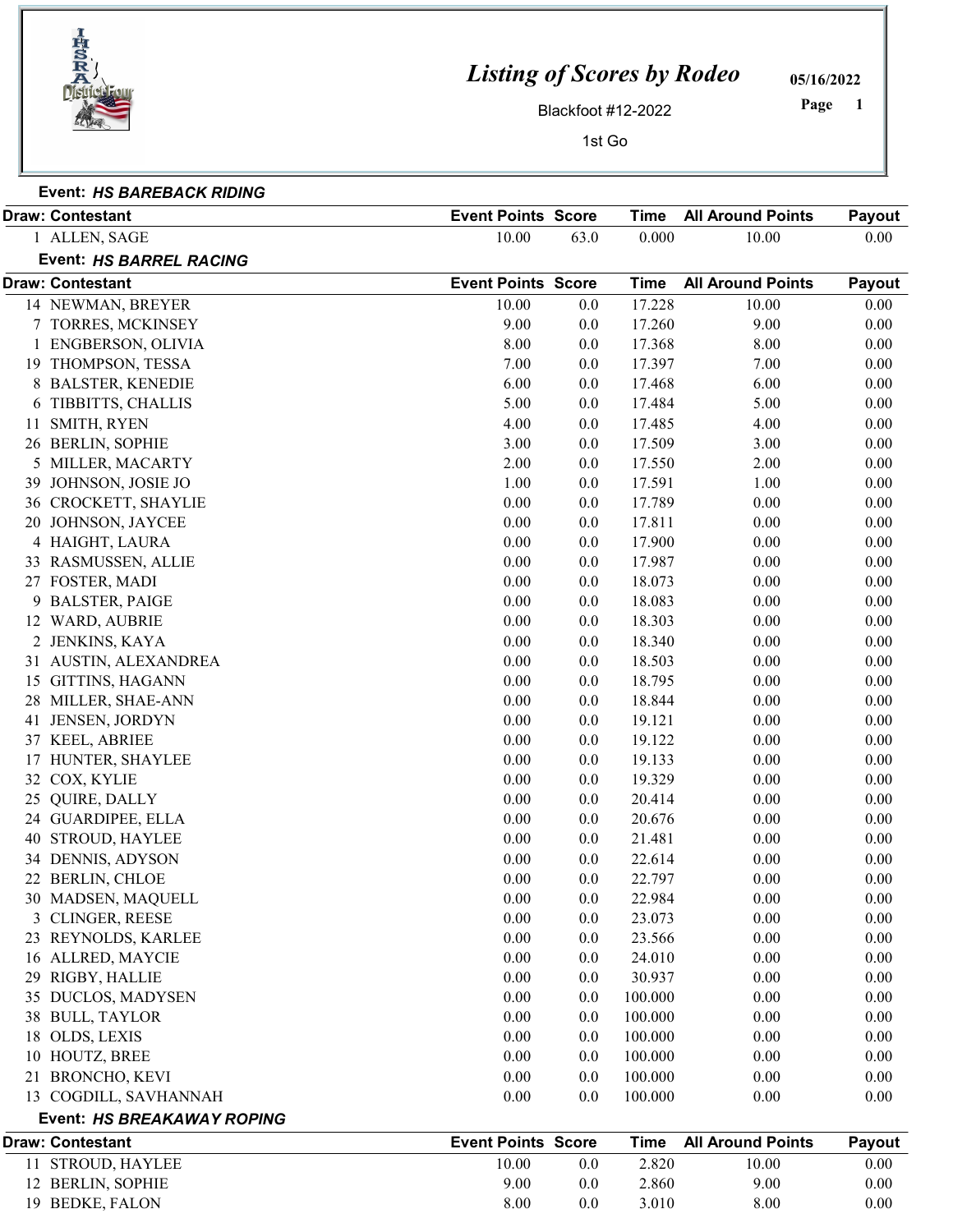|   | IRSRA<br><b>District Fou</b>            | <b>Listing of Scores by Rodeo</b> |            |                    |                          | 05/16/2022   |
|---|-----------------------------------------|-----------------------------------|------------|--------------------|--------------------------|--------------|
|   |                                         |                                   |            | Blackfoot #12-2022 |                          | Page<br>2    |
|   |                                         |                                   | 1st Go     |                    |                          |              |
|   |                                         |                                   |            |                    |                          |              |
|   | 1 BERLIN, CHLOE                         | 7.00                              | 0.0        | 3.070              | 7.00                     | 0.00         |
|   | 20 OLDS, LEXIS                          | 6.00                              | 0.0        | 3.650              | 6.00                     | 0.00         |
|   | 14 MADSEN, MAQUELL                      | 5.00                              | 0.0        | 3.730              | 5.00                     | 0.00         |
|   | 4 THOMPSON, TESSA                       | 4.00                              | 0.0        | 4.040              | 4.00                     | 0.00         |
|   | 16 MILLER, MACARTY                      | 3.00                              | 0.0        | 4.050              | 3.00                     | 0.00         |
| 8 | JOHNSON, SHYLEE                         | 2.00                              | 0.0        | 4.470              | 2.00                     | 0.00         |
|   | 13 MERICA, QUINN                        | 1.00                              | 0.0        | 4.710              | 1.00                     | 0.00         |
| 7 | 22 REYNOLDS, KARLEE                     | 0.00<br>0.00                      | 0.0        | 4.900<br>5.730     | 0.00<br>0.00             | 0.00         |
|   | QUIRE, DALLY<br>10 JOHNSON, JAYCEE      | 0.00                              | 0.0<br>0.0 | 100.000            | 0.00                     | 0.00<br>0.00 |
| 5 | JENKINS, KAYA                           | 0.00                              | 0.0        | 100.000            | 0.00                     | 0.00         |
|   | 9 NEWMAN, BREYER                        | 0.00                              | 0.0        | 100.000            | 0.00                     | 0.00         |
|   | 17 FOSTER, MADI                         | 0.00                              | 0.0        | 100.000            | 0.00                     | 0.00         |
|   | 18 AUSTIN, ALEXANDREA                   | 0.00                              | 0.0        | 100.000            | 0.00                     | 0.00         |
|   | 2 TIBBITTS, CHALLIS                     | 0.00                              | 0.0        | 100.000            | 0.00                     | 0.00         |
|   | 15 SMITH, RYEN                          | 0.00                              | 0.0        | 100.000            | 0.00                     | 0.00         |
|   | 23 BALSTER, KENEDIE                     | 0.00                              | 0.0        | 100.000            | 0.00                     | 0.00         |
|   | 3 BRONCHO, KEVI                         | 0.00                              | 0.0        | 100.000            | 0.00                     | 0.00         |
|   | 21 MILLER, SHAE-ANN                     | 0.00                              | 0.0        | 100.000            | 0.00                     | 0.00         |
|   | 6 HAIGHT, LAURA                         | 0.00                              | 0.0        | 100.000            | 0.00                     | 0.00         |
|   | Event: HS BULL RIDING                   |                                   |            |                    |                          |              |
|   | <b>Draw: Contestant</b>                 | <b>Event Points Score</b>         |            | <b>Time</b>        | <b>All Around Points</b> | Payout       |
|   | 1 PALMER, KASON                         | 10.00                             | 61.0       | 0.000              | 10.00                    | 0.00         |
|   | 2 WEED, CEASAR                          | 0.00                              | 0.0        | 0.000              | 0.00                     | 0.00         |
| 3 | JONES, JP                               | 0.00                              | 0.0        | 0.000              | 0.00                     | 0.00         |
|   | 6 ALLEN, SAGE                           | 0.00                              | 0.0        | 0.000              | 0.00                     | 0.00         |
|   | 4 HANSEN, COLBY                         | 0.00                              | $0.0\,$    | 0.000              | $0.00\,$                 | 0.00         |
|   | Event: HS GOAT TYING                    |                                   |            |                    |                          |              |
|   | <b>Draw: Contestant</b>                 | <b>Event Points Score</b>         |            | <b>Time</b>        | <b>All Around Points</b> | Payout       |
|   | 3 NEWMAN, BREYER                        | 10.00                             | 0.0        | 7.120              | 10.00                    | 0.00         |
|   | 15 BERLIN, SOPHIE<br>2 BALSTER, KENEDIE | 9.00<br>8.00                      | 0.0<br>0.0 | 9.090<br>9.190     | 9.00<br>8.00             | 0.00<br>0.00 |
|   | 5 ALLRED, MAYCIE                        | 7.00                              | 0.0        | 9.850              | 7.00                     | 0.00         |
|   | 1 FOSTER, MADI                          | 6.00                              | 0.0        | 10.090             | 6.00                     | 0.00         |
|   | 6 THOMPSON, TESSA                       | 5.00                              | 0.0        | 10.710             | 5.00                     | 0.00         |
|   | 11 MILLER, MACARTY                      | 4.00                              | 0.0        | 11.160             | 4.00                     | 0.00         |
|   | 13 STROUD, JAYCEE                       | 3.00                              | 0.0        | 11.220             | 3.00                     | 0.00         |
|   | 10 HAIGHT, LAURA                        | 2.00                              | $0.0\,$    | 11.400             | 2.00                     | 0.00         |
|   | 12 BERLIN, CHLOE                        | 1.00                              | 0.0        | 12.060             | 1.00                     | 0.00         |
|   | 16 TORRES, MCKINSEY                     | 0.00                              | 0.0        | 12.140             | 0.00                     | 0.00         |
|   | 4 BRONCHO, KEVI                         | 0.00                              | 0.0        | 13.200             | 0.00                     | 0.00         |
| 9 | TIBBITTS, CHALLIS                       | 0.00                              | $0.0\,$    | 13.560             | 0.00                     | 0.00         |
| 8 | QUIRE, DALLY                            | 0.00                              | $0.0\,$    | 14.220             | 0.00                     | 0.00         |
|   | 7 JOHNSON, JOSIE JO                     | 0.00                              | 0.0        | 14.370             | 0.00                     | 0.00         |
|   | 14 RASMUSSEN, ALLIE                     | 0.00                              | 0.0        | 16.520             | 0.00                     | 0.00         |
|   | <b>Event: HS POLE BENDING</b>           |                                   |            |                    |                          |              |
|   | <b>Draw: Contestant</b>                 | <b>Event Points Score</b>         |            | <b>Time</b>        | <b>All Around Points</b> | Payout       |
|   | 25 TORRES, MCKINSEY                     | 10.00                             | $0.0\,$    | 20.295             | 10.00                    | 0.00         |
|   | 16 MADSEN, MAQUELL                      | 9.00                              | 0.0        | 21.071             | 9.00                     | 0.00         |
|   | 27 HAIGHT, LAURA                        | 8.00                              | 0.0        | 21.087             | 8.00                     | 0.00         |
|   | 10 BERLIN, CHLOE                        | 7.00                              | 0.0        | 21.259             | 7.00                     | 0.00         |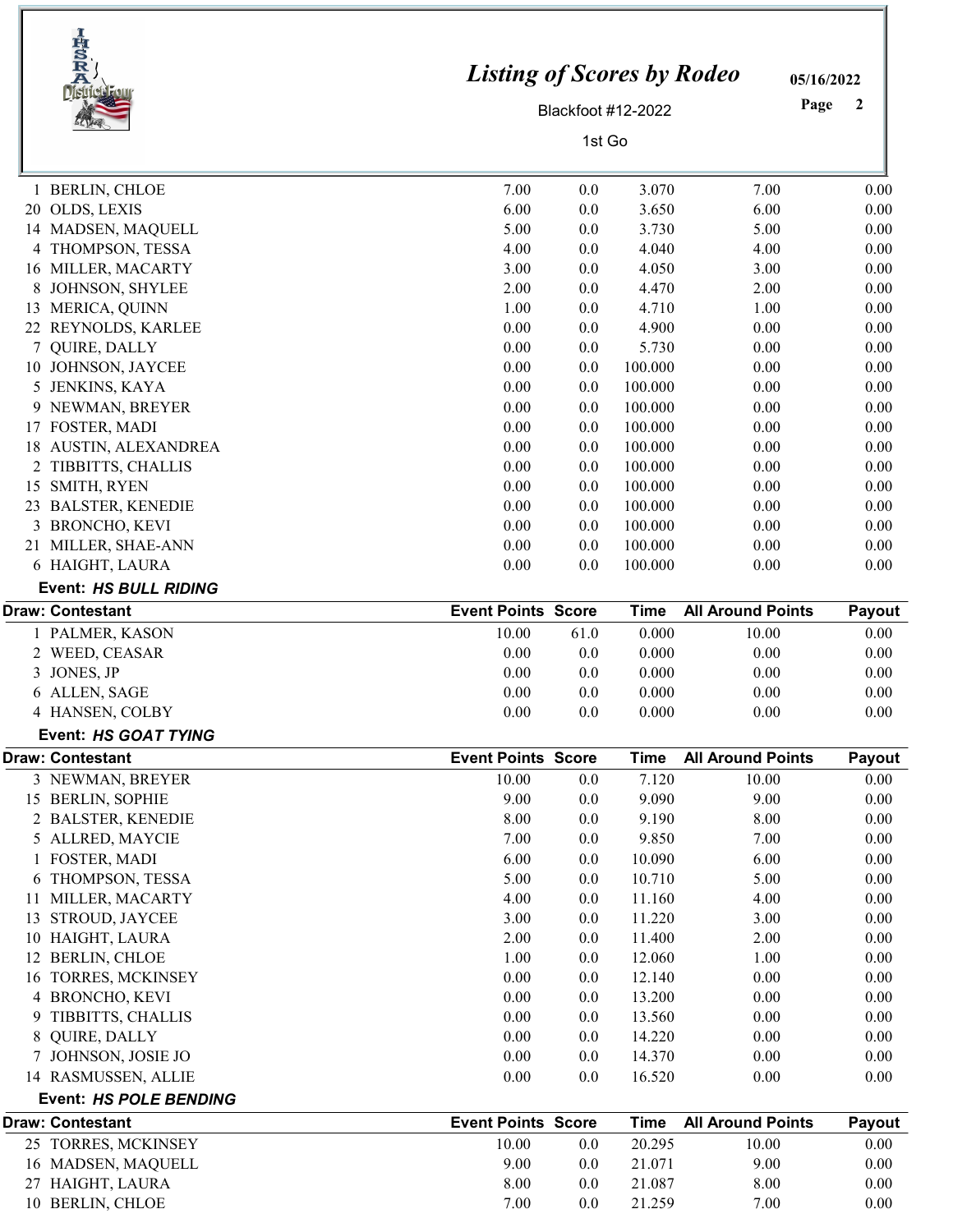| IRSRA<br>Distriction          | <b>Listing of Scores by Rodeo</b> |        |                    |                          | 05/16/2022<br>Page<br>3 |
|-------------------------------|-----------------------------------|--------|--------------------|--------------------------|-------------------------|
|                               |                                   |        | Blackfoot #12-2022 |                          |                         |
|                               |                                   | 1st Go |                    |                          |                         |
| THOMPSON, TESSA<br>17         | 6.00                              | 0.0    | 21.631             | 6.00                     | 0.00                    |
| 22 FOSTER, MADI               | 5.00                              | 0.0    | 22.069             | 5.00                     | 0.00                    |
| 1 BALSTER, KENEDIE            | 4.00                              | 0.0    | 22.283             | 4.00                     | 0.00                    |
| JOHNSON, JAYCEE<br>6          | 3.00                              | 0.0    | 22.554             | 3.00                     | 0.00                    |
| 29 BALSTER, PAIGE             | 2.00                              | 0.0    | 22.573             | 2.00                     | 0.00                    |
| 19 MILLER, SHAE-ANN           | 1.00                              | 0.0    | 22.800             | 1.00                     | 0.00                    |
| 9<br>TIBBITTS, CHALLIS        | 0.00                              | 0.0    | 23.588             | 0.00                     | 0.00                    |
| <b>BULL, TAYLOR</b><br>13     | 0.00                              | 0.0    | 25.131             | 0.00                     | 0.00                    |
| SMITH, RYEN<br>14             | 0.00                              | 0.0    | 26.493             | 0.00                     | 0.00                    |
| 3 DUCLOS, MADYSEN             | 0.00                              | 0.0    | 26.773             | 0.00                     | 0.00                    |
| 12 RASMUSSEN, ALLIE           | 0.00                              | 0.0    | 27.116             | 0.00                     | 0.00                    |
| JENSEN, JORDYN<br>4           | 0.00                              | 0.0    | 27.407             | 0.00                     | 0.00                    |
| 26 WARD, AUBRIE               | 0.00                              | 0.0    | 27.441             | 0.00                     | 0.00                    |
| 24 REYNOLDS, KARLEE           | 0.00                              | 0.0    | 27.541             | 0.00                     | 0.00                    |
| 30<br><b>BERLIN, SOPHIE</b>   | 0.00                              | 0.0    | 27.551             | 0.00                     | 0.00                    |
| NEWMAN, BREYER<br>21          | 0.00                              | 0.0    | 31.374             | 0.00                     | 0.00                    |
| 15 GITTINS, HAGANN            | 0.00                              | 0.0    | 31.792             | 0.00                     | 0.00                    |
| CROCKETT, SHAYLIE<br>11       | 0.00                              | 0.0    | 32.291             | 0.00                     | 0.00                    |
| 5<br>JENKINS, KAYA            | 0.00                              | 0.0    | 32.547             | 0.00                     | 0.00                    |
| JOHNSON, JOSIE JO<br>2        | 0.00                              | 0.0    | 32.980             | 0.00                     | 0.00                    |
| 23 RIGBY, HALLIE              | 0.00                              | 0.0    | 37.422             | 0.00                     | 0.00                    |
| 31 ALLRED, MAYCIE             | 0.00                              | 0.0    | 100.000            | 0.00                     | 0.00                    |
| OLDS, LEXIS<br>8              | 0.00                              | 0.0    | 100.000            | 0.00                     | 0.00                    |
| 20 KEEL, ABRIEE               | 0.00                              | 0.0    | 100.000            | 0.00                     | 0.00                    |
| 18 ENGBERSON, OLIVIA          | 0.00                              | 0.0    | 100.000            | 0.00                     | 0.00                    |
| 7 COX, KYLIE                  | 0.00                              | 0.0    | 100.000            | 0.00                     | 0.00                    |
| 28 HUNTER, SHAYLEE            | 0.00                              | 0.0    | 100.000            | 0.00                     | 0.00                    |
| <b>Event: HS SADDLE BRONC</b> |                                   |        |                    |                          |                         |
| <b>Draw: Contestant</b>       | <b>Event Points Score</b>         |        | <b>Time</b>        | <b>All Around Points</b> | Payout                  |
| 1 OLESON, IRA                 | 10.00                             | 63.0   | 0.000              | 10.00                    | 0.00                    |
| 2 HANSEN, COLBY               | 0.00                              | 0.0    | 0.000              | 0.00                     | 0.00                    |
| 6 BARBER, JAREN               | 0.00                              | 0.0    | 0.000              | 0.00                     | 0.00                    |
| 5 BARBER, RILEY               | 0.00                              | 0.0    | 0.000              | 0.00                     | 0.00                    |
| 4 BARBER, SLADE               | 0.00                              | 0.0    | 0.000              | 0.00                     | 0.00                    |
| 7 MERRITT, DYLAN              | 0.00                              | 0.0    | 0.000              | 0.00                     | 0.00                    |
| 3 MEADOR, PEYTON              | 0.00                              | 0.0    | 0.000              | 0.00                     | 0.00                    |
| Event: HS STEER WRESTLING     |                                   |        |                    |                          |                         |
| <b>Draw: Contestant</b>       | <b>Event Points Score</b>         |        | <b>Time</b>        | <b>All Around Points</b> | Payout                  |
| 3 BARBER, RILEY               | 10.00                             | 0.0    | 8.880              | 10.00                    | 0.00                    |
| 1 BARBER, SLADE               | 9.00                              | 0.0    | 9.750              | 9.00                     | 0.00                    |
| 6 KIGGINS, RIGGIN             | 8.00                              | 0.0    | 19.810             | 8.00                     | 0.00                    |
| 2 FOSTER, KYLE                | 0.00                              | 0.0    | 100.000            | 0.00                     | 0.00                    |
| 5 ROCHE, HUNTER               | 0.00                              | 0.0    | 100.000            | 0.00                     | 0.00                    |
| 4 OLESON, IRA                 | 0.00                              | 0.0    | 100.000            | 0.00                     | 0.00                    |
| Event: HS TEAM ROPING         |                                   |        |                    |                          |                         |
| <b>Draw: Contestant</b>       | <b>Event Points Score</b>         |        | <b>Time</b>        | <b>All Around Points</b> | Payout                  |
| 13 ROCHE, HUNTER (1)          | 10.00                             | 0.0    | 6.980              | 10.00                    | 0.00                    |
| 13 GUNTER, COLE (2)           | 10.00                             | 0.0    | 6.980              | 10.00                    | 0.00                    |
| 10 PAYNE, NATHAN (1)          | 9.00                              | 0.0    | 8.810              | 9.00                     | 0.00                    |
| 10 JONES, DAXTON (2)          | 9.00                              | 0.0    | 8.810              | 9.00                     | 0.00                    |
| 3 BELL, WADE (1)              | 8.00                              | 0.0    | 15.820             | 8.00                     | 0.00                    |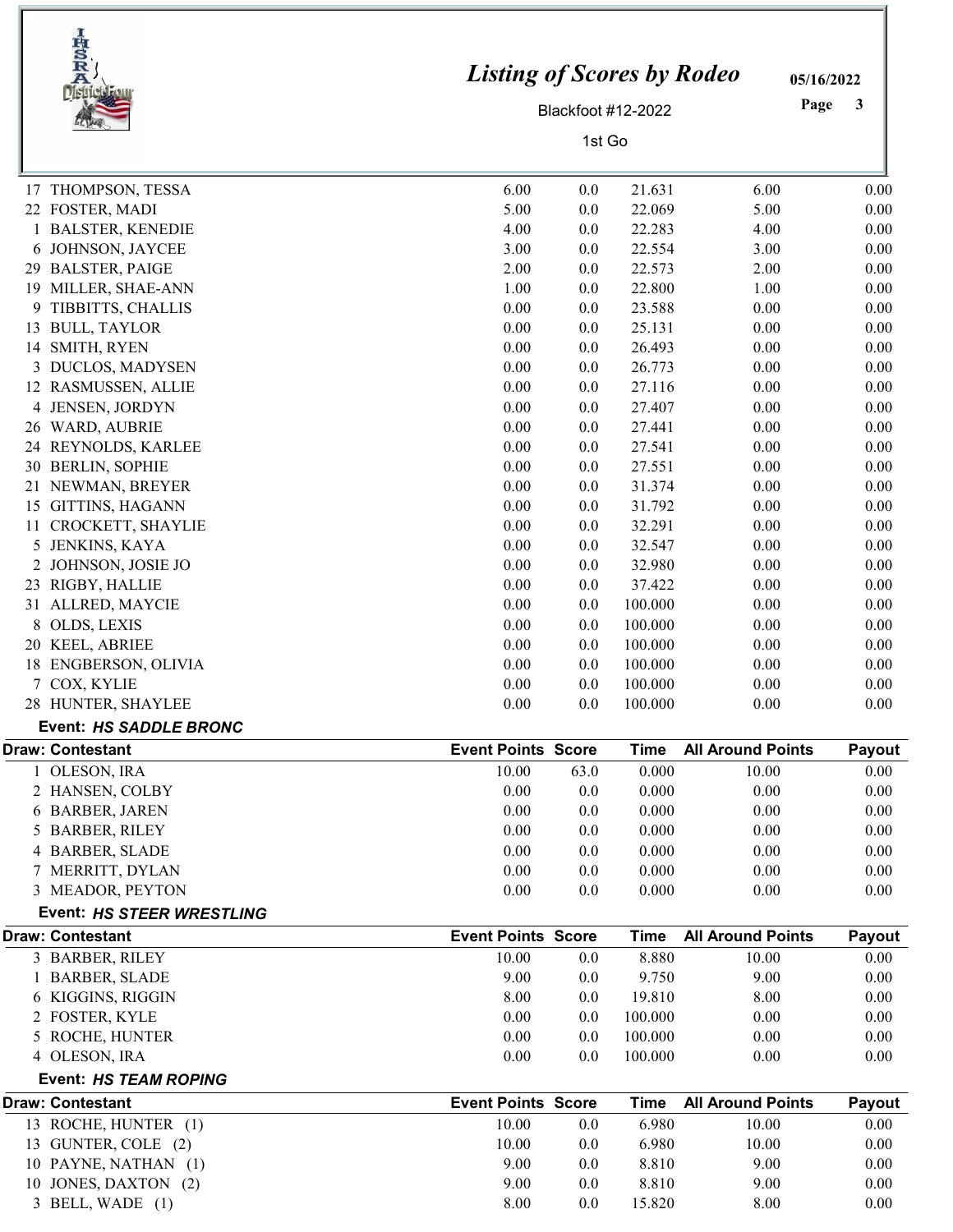|    | IRSRA<br>RAMA            | <b>Listing of Scores by Rodeo</b> | Blackfoot #12-2022 |             |                          | 05/16/2022<br>Page<br>4 |
|----|--------------------------|-----------------------------------|--------------------|-------------|--------------------------|-------------------------|
|    |                          |                                   |                    |             |                          |                         |
|    |                          |                                   | 1st Go             |             |                          |                         |
|    | 3 OLESON, IRA $(2)$      | 8.00                              | 0.0                | 15.820      | 8.00                     | 0.00                    |
| 7  | JOHNSON, SHYLEE (1)      | 7.00                              | 0.0                | 21.630      | 7.00                     | 0.00                    |
|    | 7 TIBBITTS, CHALLIS (2)  | 7.00                              | 0.0                | 21.630      | 7.00                     | 0.00                    |
|    | 1 MERICA, QUINN (1)      | 0.00                              | 0.0                | 100.000     | 0.00                     | 0.00                    |
|    | 16 STROUD, HAYLEE (1)    | 0.00                              | 0.0                | 100.000     | 0.00                     | 0.00                    |
|    | 6 FOSTER, MADI (1)       | 0.00                              | 0.0                | 100.000     | 0.00                     | 0.00                    |
|    | 9 MADSEN, MAQUELL (1)    | 0.00                              | 0.0                | 100.000     | 0.00                     | 0.00                    |
|    | 14 THOMPSON, TESSA (1)   | 0.00                              | 0.0                | 100.000     | 0.00                     | 0.00                    |
|    | $5$ OLDS, LEXIS $(1)$    | 0.00                              | 0.0                | 100.000     | 0.00                     | 0.00                    |
|    | 15 BERLIN, SOPHIE (1)    | 0.00                              | 0.0                | 100.000     | 0.00                     | 0.00                    |
| 11 | BEDKE, FALON (1)         | 0.00                              | 0.0                | 100.000     | 0.00                     | 0.00                    |
|    | 8 FOSTER, TRISTIN (1)    | 0.00                              | 0.0                | 100.000     | 0.00                     | 0.00                    |
|    | 2 MERRITT, DYLAN (1)     | 0.00                              | 0.0                | 100.000     | 0.00                     | 0.00                    |
|    | 4 JENSEN, WYATT (1)      | 0.00                              | 0.0                | 100.000     | 0.00                     | 0.00                    |
|    | 12 HAIGHT, LAURA (1)     | 0.00                              | 0.0                | 100.000     | 0.00                     | 0.00                    |
| 6  | JOHNSON, JAYCEE (2)      | 0.00                              | 0.0                | 100.000     | 0.00                     | 0.00                    |
|    | 16 NEWMAN, BREYER (2)    | 0.00                              | 0.0                | 100.000     | 0.00                     | 0.00                    |
| 11 | BERLIN, CHLOE (2)        | 0.00                              | 0.0                | 100.000     | 0.00                     | 0.00                    |
|    | 15 MILLER, MACARTY (2)   | 0.00                              | 0.0                | 100.000     | 0.00                     | 0.00                    |
| 1  | BRONCHO, KEVI (2)        | 0.00                              | 0.0                | 100.000     | 0.00                     | 0.00                    |
|    | 2 PAUL, KAYDEN (2)       | 0.00                              | 0.0                | 100.000     | 0.00                     | 0.00                    |
| 8  | ANDERSON, AJ (2)         | 0.00                              | 0.0                | 100.000     | 0.00                     | 0.00                    |
| 5  | KIGGINS, RIGGIN (2)      | 0.00                              | 0.0                | 100.000     | 0.00                     | 0.00                    |
|    | 14 SWAN, GEORGE (2)      | 0.00                              | 0.0                | 100.000     | 0.00                     | 0.00                    |
| 9  | JONES, BRIGGEN (2)       | 0.00                              | 0.0                | 100.000     | 0.00                     | 0.00                    |
| 4  | THOMPSON, BOEDY (2)      | 0.00                              | 0.0                | 100.000     | 0.00                     | 0.00                    |
|    | 12 BARBER, RILEY (2)     | 0.00                              | 0.0                | 100.000     | 0.00                     | 0.00                    |
|    | Event: HS TIE DOWN       |                                   |                    |             |                          |                         |
|    | <b>Draw: Contestant</b>  | <b>Event Points Score</b>         |                    | <b>Time</b> | <b>All Around Points</b> | Payout                  |
|    | 8 JENSEN, WYATT          | 10.00                             | 0.0                | 9.050       | 10.00                    | 0.00                    |
|    | 3 THOMPSON, BOEDY        | 9.00                              | 0.0                | 11.410      | 9.00                     | 0.00                    |
|    | 6 PAYNE, NATHAN          | 8.00                              | $0.0\,$            | 22.680      | 8.00                     | 0.00                    |
|    | 1 OLESON, IRA            | 7.00                              | 0.0                | 28.640      | 7.00                     | 0.00                    |
|    | JONES, DAXTON            | 0.00                              | 0.0                | 100.000     | 0.00                     | 0.00                    |
|    | 4 BELL, WADE             | 0.00                              | 0.0                | 100.000     | 0.00                     | 0.00                    |
|    | 2 ROCHE, HUNTER          | 0.00                              | 0.0                | 100.000     | 0.00                     | 0.00                    |
|    | 5 JONES, BRIGGEN         | 0.00                              | 0.0                | 100.000     | 0.00                     | 0.00                    |
|    | 9 BARBER, RILEY          | 0.00                              | 0.0                | 100.000     | 0.00                     | 0.00                    |
|    | Event: JH BAREBACK STEER |                                   |                    |             |                          |                         |
|    | <b>Draw: Contestant</b>  | <b>Event Points Score</b>         |                    | <b>Time</b> | <b>All Around Points</b> | Payout                  |
|    | 3 WALLACE, RYDER         | 10.00                             | 53.0               | 0.000       | 10.00                    | 0.00                    |
|    | 1 JENSEN, BRYSON         | 9.00                              | 45.0               | 0.000       | 9.00                     | 0.00                    |
|    | 2 MILLER, KOLTER         | 0.00                              | 0.0                | 0.000       | 0.00                     | 0.00                    |
|    | Event: JH BARREL RACING  |                                   |                    |             |                          |                         |
|    | <b>Draw: Contestant</b>  | <b>Event Points Score</b>         |                    | <b>Time</b> | <b>All Around Points</b> | Payout                  |
|    | 2 JORGENSEN, RAEGAN      | 10.00                             | $0.0\,$            | 17.091      | 10.00                    | 0.00                    |
|    | 9 FLY, TIETSIE           | 9.00                              | 0.0                | 17.228      | 9.00                     | 0.00                    |
|    | 6 OLESON, HARLIE         | 8.00                              | 0.0                | 17.792      | 8.00                     | 0.00                    |
|    | 4 EVANS, KATELYN         | 7.00                              | 0.0                | 18.210      | 7.00                     | 0.00                    |
|    | 3 MATHEWS, ELLA          | 6.00                              | 0.0                | 18.247      | 6.00                     | 0.00                    |
|    | 8 MILLER, MCKINLEY       | 5.00                              | 0.0                | 18.490      | 5.00                     | 0.00                    |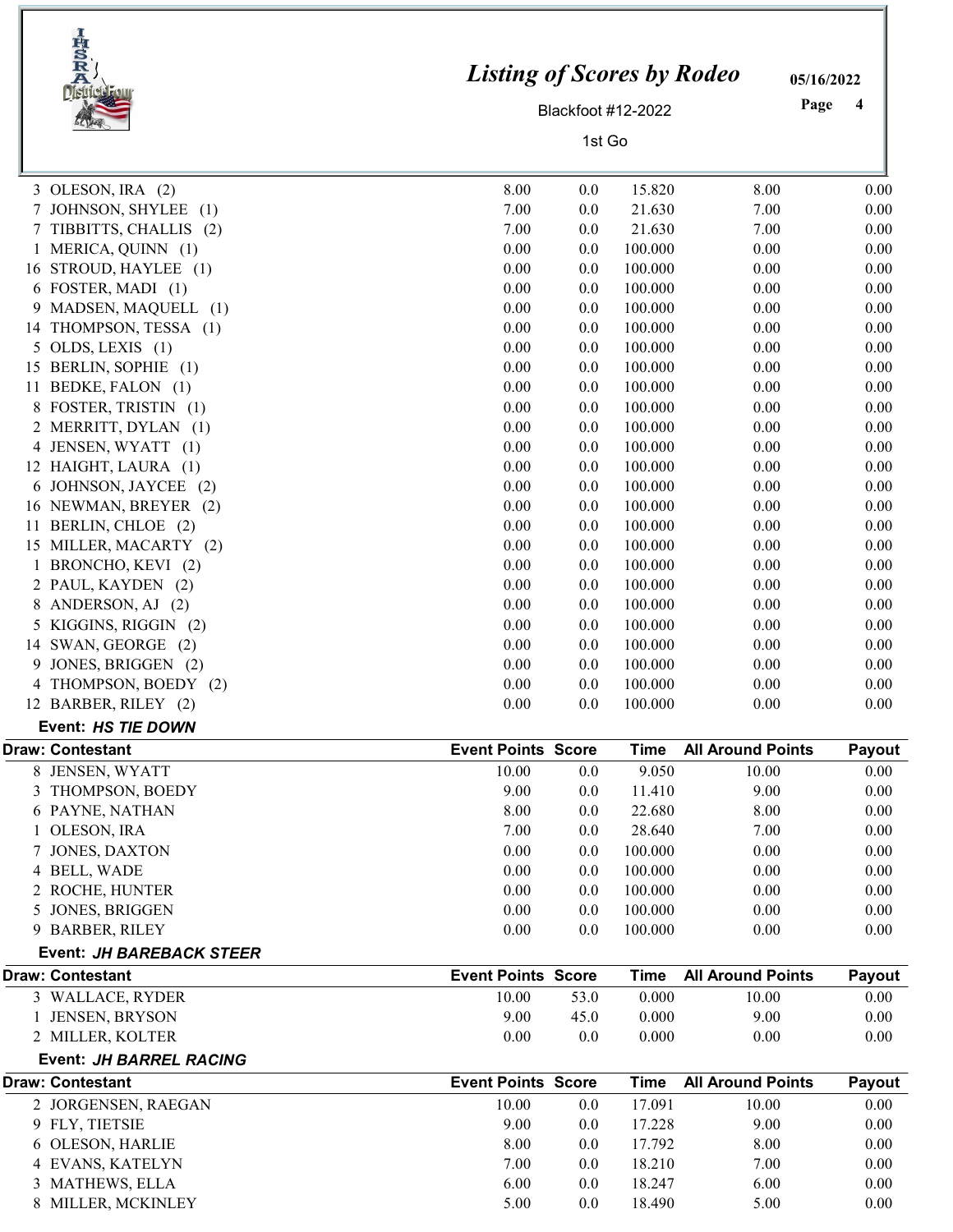| IRSRA                                      | <b>Listing of Scores by Rodeo</b>  |        |                      | 05/16/2022                        |                |
|--------------------------------------------|------------------------------------|--------|----------------------|-----------------------------------|----------------|
| <b>District F</b>                          |                                    |        | Blackfoot #12-2022   | Page                              | 5              |
|                                            |                                    |        |                      |                                   |                |
|                                            |                                    | 1st Go |                      |                                   |                |
| 10 SWEENEY, KEEGAN                         | 4.00                               | 0.0    | 19.385               | 4.00                              | 0.00           |
| 12 MILLER, CASHLEE                         | 3.00                               | 0.0    | 20.561               | 3.00                              | 0.00           |
| STODDARD, KHARLI<br>13                     | 2.00                               | 0.0    | 23.105               | 2.00                              | 0.00           |
| 11 LOSEE, GERTIE                           | 1.00                               | 0.0    | 23.287               | 1.00                              | 0.00           |
| 1 BENSON, BREANNA                          | 0.00                               | 0.0    | 23.900               | 0.00                              | 0.00           |
| 5 REYNOLDS, TAYLOR                         | 0.00                               | 0.0    | 32.349               | 0.00                              | 0.00           |
| 7 ROCHE, MACKIE                            | 0.00                               | 0.0    | 100.000              | 0.00                              | 0.00           |
| Event: JH BOYS BREAKAWAY                   |                                    |        |                      |                                   |                |
| <b>Draw: Contestant</b>                    | <b>Event Points Score</b>          |        | <b>Time</b>          | <b>All Around Points</b>          | Payout         |
| 3 TIBBITTS, J.T                            | 10.00                              | 0.0    | 6.110                | 10.00                             | 0.00           |
| 5 MILLER, KOLTER                           | 9.00                               | 0.0    | 7.900                | 9.00                              | 0.00           |
| 4 KIGGINS, RIDGE                           | 0.00                               | 0.0    | 100.000              | 0.00                              | 0.00           |
| 2 EVANS, TRAVIS                            | 0.00                               | 0.0    | 100.000              | 0.00                              | 0.00           |
| 1 BALDWIN, LEDGER                          | 0.00                               | 0.0    | 100.000              | 0.00                              | 0.00           |
| Event: JH BOYS GOAT TYING                  |                                    |        |                      |                                   |                |
| <b>Draw: Contestant</b>                    | <b>Event Points Score</b>          |        | <b>Time</b>          | <b>All Around Points</b>          | Payout         |
| 5 MILLER, RIGGIN                           | 10.00                              | 0.0    | 16.260               | 10.00                             | 0.00           |
| 4 EVANS, TRAVIS                            | 9.00                               | 0.0    | 16.440               | 9.00                              | 0.00           |
| 2 TIBBITTS, J.T                            | 8.00                               | 0.0    | 22.480               | 8.00                              | 0.00           |
| <b>CLAYSON, IKE</b>                        | 7.00                               | 0.0    | 23.510               | 7.00                              | 0.00           |
| 3 KIGGINS, RIDGE                           | 0.00                               | 0.0    | 100.000              | 0.00                              | 0.00           |
| Event: JH BULL RIDING                      |                                    |        |                      |                                   |                |
| <b>Draw: Contestant</b>                    | <b>Event Points Score</b>          |        | <b>Time</b>          | <b>All Around Points</b>          | Payout         |
| 3 AUSTIN, DYLAN                            | 10.00                              | 50.0   | 0.000                | 10.00                             | 0.00           |
| <b>BOSQUEZ, ARIMO</b>                      | 9.00                               | 47.0   | 0.000                | 9.00                              | 0.00           |
| 2 MILLER, KOLTER                           | 0.00                               | 0.0    | 0.000                | 0.00                              | 0.00           |
| 4 SWEENEY, BRAYDEN                         | 0.00                               | 0.0    | 0.000                | 0.00                              | 0.00           |
| 5 KILLPACK, WYATT                          | 0.00                               | 0.0    | 0.000                | 0.00                              | 0.00           |
| <b>Event: JH CHUTE DOGGING</b>             |                                    |        |                      |                                   |                |
| <b>Draw: Contestant</b><br>5 AUSTIN, DYLAN | <b>Event Points Score</b><br>10.00 | 0.0    | <b>Time</b><br>6.360 | <b>All Around Points</b><br>10.00 | Payout<br>0.00 |
| <b>CLAYSON, IKE</b><br>8                   | 9.00                               | 0.0    | 29.780               | 9.00                              | 0.00           |
| MILLER, KOLTER<br>9                        | 0.00                               | 0.0    | 100.000              | 0.00                              | 0.00           |
| 2 JENSEN, BRYSON                           | 0.00                               | 0.0    | 100.000              | 0.00                              | 0.00           |
| WALLACE, RYDER                             | 0.00                               | 0.0    | 100.000              | 0.00                              | 0.00           |
| 4 DANSIE, PORTER                           | 0.00                               | 0.0    | 100.000              | 0.00                              | 0.00           |
| 3 BOSQUEZ, ARIMO                           | 0.00                               | 0.0    | 100.000              | 0.00                              | 0.00           |
| 1 KILLPACK, WYATT                          | 0.00                               | 0.0    | 100.000              | 0.00                              | 0.00           |
| 6 MATHEWS, WARREN                          | 0.00                               | 0.0    | 100.000              | 0.00                              | 0.00           |
| Event: JH GIRLS BREAKAWAY                  |                                    |        |                      |                                   |                |
| <b>Draw: Contestant</b>                    | <b>Event Points Score</b>          |        | <b>Time</b>          | <b>All Around Points</b>          | Payout         |
| 4 EVANS, KATELYN                           | 10.00                              | 0.0    | 3.460                | 10.00                             | 0.00           |
| 3 MATHEWS, ELLA                            | 9.00                               | 0.0    | 8.240                | 9.00                              | 0.00           |
| 5 LOSEE, GERTIE                            | 8.00                               | 0.0    | 12.980               | 8.00                              | 0.00           |
| MILLER, MCKINLEY                           | 0.00                               | 0.0    | 100.000              | 0.00                              | 0.00           |
| 6 FLY, TIETSIE                             | 0.00                               | 0.0    | 100.000              | 0.00                              | 0.00           |
| 2 JORGENSEN, RAEGAN                        | 0.00                               | 0.0    | 100.000              | 0.00                              | 0.00           |
| 7 MILLER, CASHLEE                          | 0.00                               | 0.0    | 100.000              | 0.00                              | 0.00           |
| Event: JH GIRLS GOAT TYING                 |                                    |        |                      |                                   |                |
| <b>Draw: Contestant</b>                    | <b>Event Points Score</b>          |        | <b>Time</b>          | <b>All Around Points</b>          | Payout         |